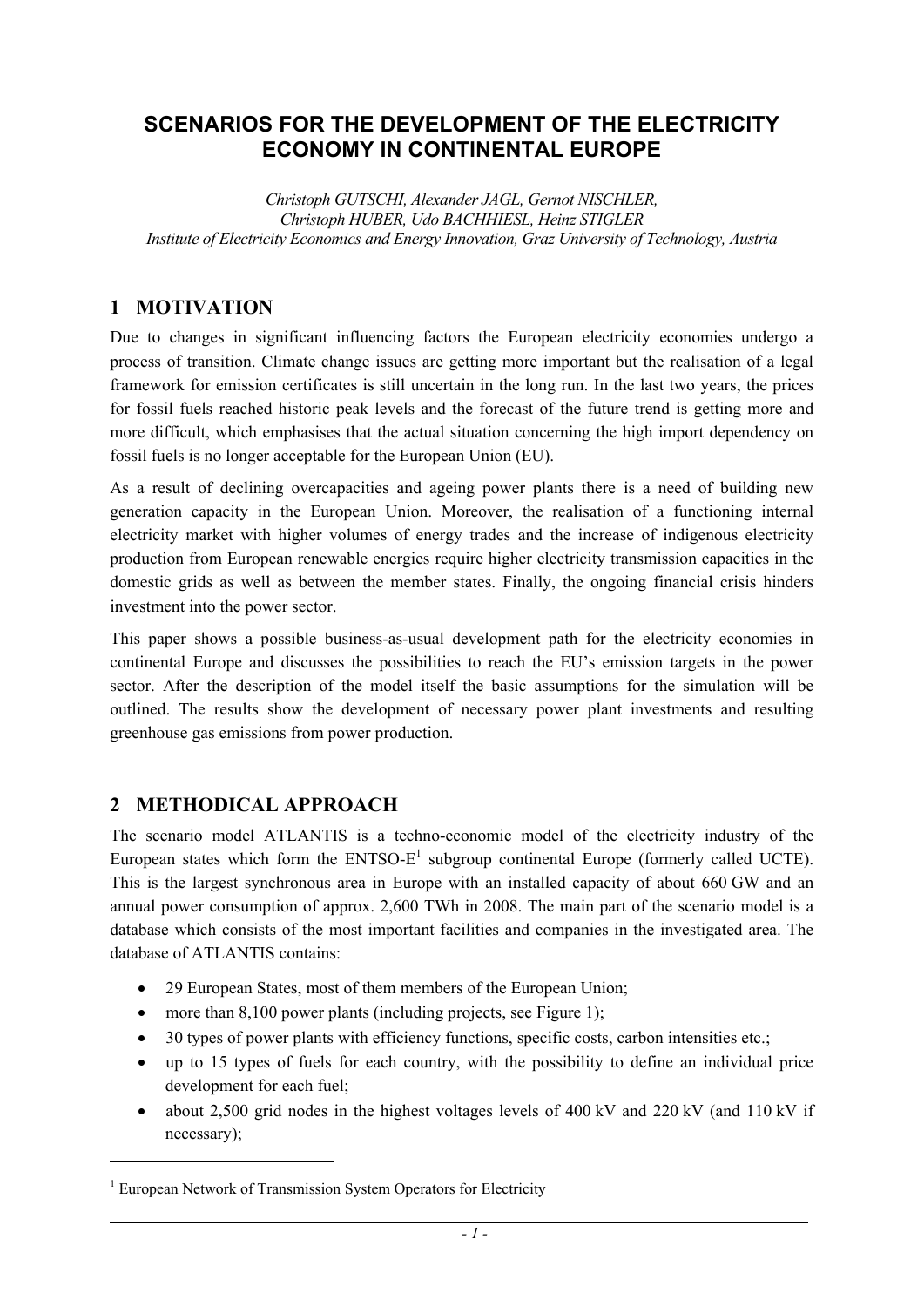- more than 4,800 power lines and autotransformers of the 400/220-kV-transmission grid including DC-Links, phase shift transformers and some 110-150 kV lines which are important for load flow calculations (incl. projects, see Figure 2);
- about 100 generation and supply companies with simplified opening balance sheets for the year 2006.

Based on this comprehensive database, the intention of ATLANTIS is to provide a simulation model which is close to reality in technical matters and is also able to give an approximate explanation of the economic behaviour of markets and companies.



**Figure 1: The generation infrastructure of continental Europe in the ATLANTIS database** 

 $\overline{a}$ 

The technical part of the model includes all necessary elements of the physical electricity system. These include the transmission network and power plants as well as the consumers' electricity demand. The economic part of the model covers the electricity trade, market coupling between states and major European power producers, which are described by simplified balance sheets and income statements.

Figure 3 shows the flow chart of a typical scenario calculation. According to the predefined scenario assumptions the calculations are performed on an annual respective monthly base. The calculation starts with a check whether the yearly peak load can be covered with the existing generation capacities considering the restrictions from the transmission grid. In the ATLANTIS model the load flow in the transmission grid is calculated by means of a DC load flow algorithm. Bottlenecks will be identified and new power plants will be built at appropriate locations based on an algorithm, which identifies the grid nodes were a minimum of additional feed-in power can cover the demand and thereby solve the grid congestions. The annual peak load check is performed for the winter peak load which is significant for most countries, and the summer peak load, which is important in the southern countries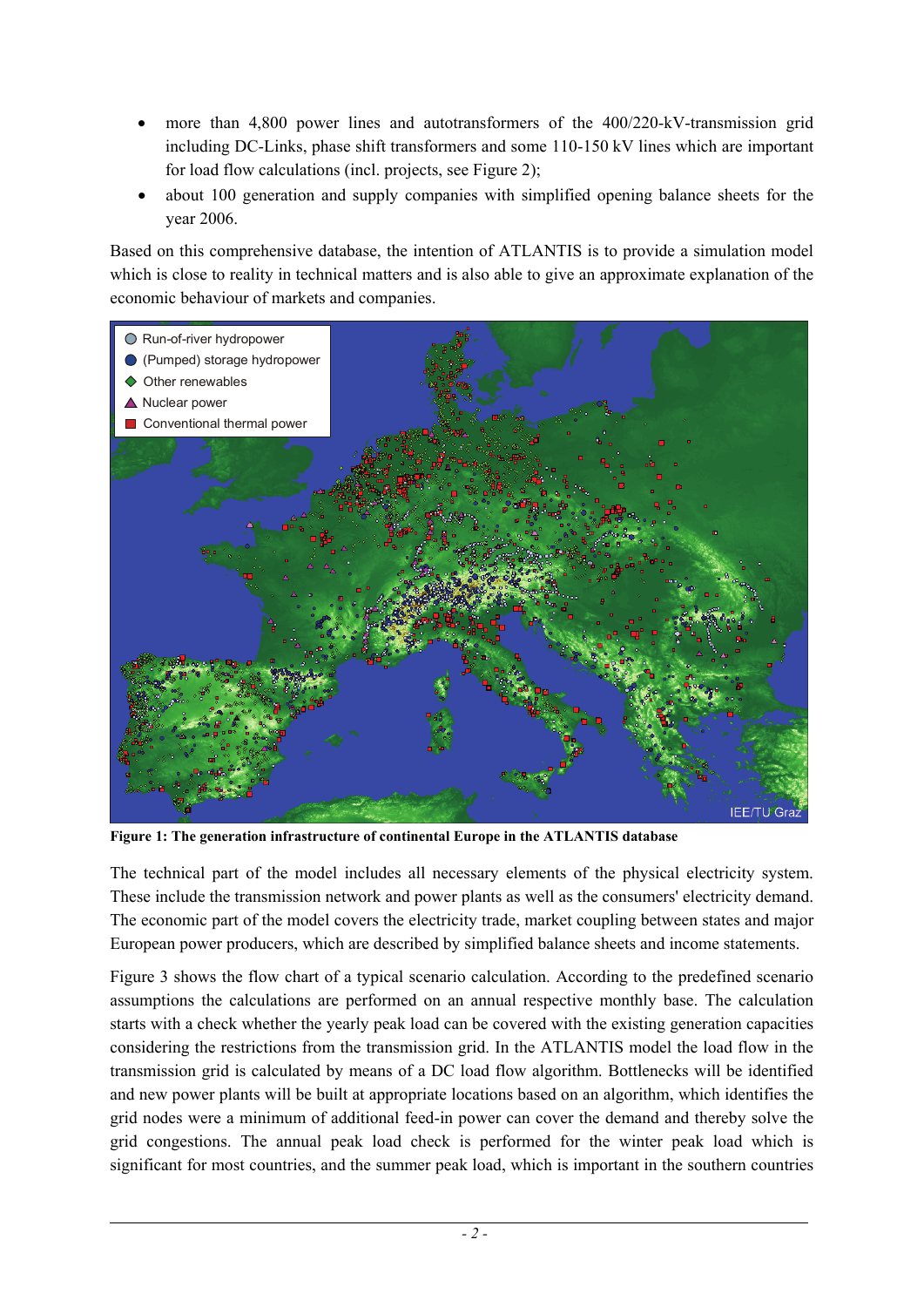Spain, Italy and Greece. The annual peak load test determines the power and location of new required generation capacities.



**Figure 2: The transmission grid of continental Europe in the ATLANTIS database** 

 $\overline{a}$ 

In the next step the dispatch of power plants in order to cover the demand in the peak and off-peak period is calculated on a monthly basis. This power plant dispatch is performed according to market principles and orientated on minimum variable costs of generation. The fluctuating generation characteristic of run-of-river hydropower or wind power is considered by the long-term average generation in the particular month. Furthermore a power exchange, where the modelled companies trade generation surpluses, is calculated parallel to the dispatch. The resulting dispatch will be evaluated in terms of a load flow calculation. If there are congestions on transmission lines, a redispatch of generation units is carried out automatically. After this step the utilization of the power plant park is determined and the carbon dioxide  $(CO<sub>2</sub>)$  emissions of each period can be calculated. Finally the individual profit and loss calculation of the modelled electricity companies is performed for each year.

The dynamic simulation of the chosen scenario over several years shows the effects of a simulated legal framework or business strategies on power production and grid utilization. The results like power plant dispatch, load flows,  $CO<sub>2</sub>$  emissions, fuel costs or development of profits and balances will be stored in an SQL database and visualized after the finalization of the simulation process.

A detailed description of the ATLANTIS simulation model is given in (Gutschi, Bachhiesl et al. [1]).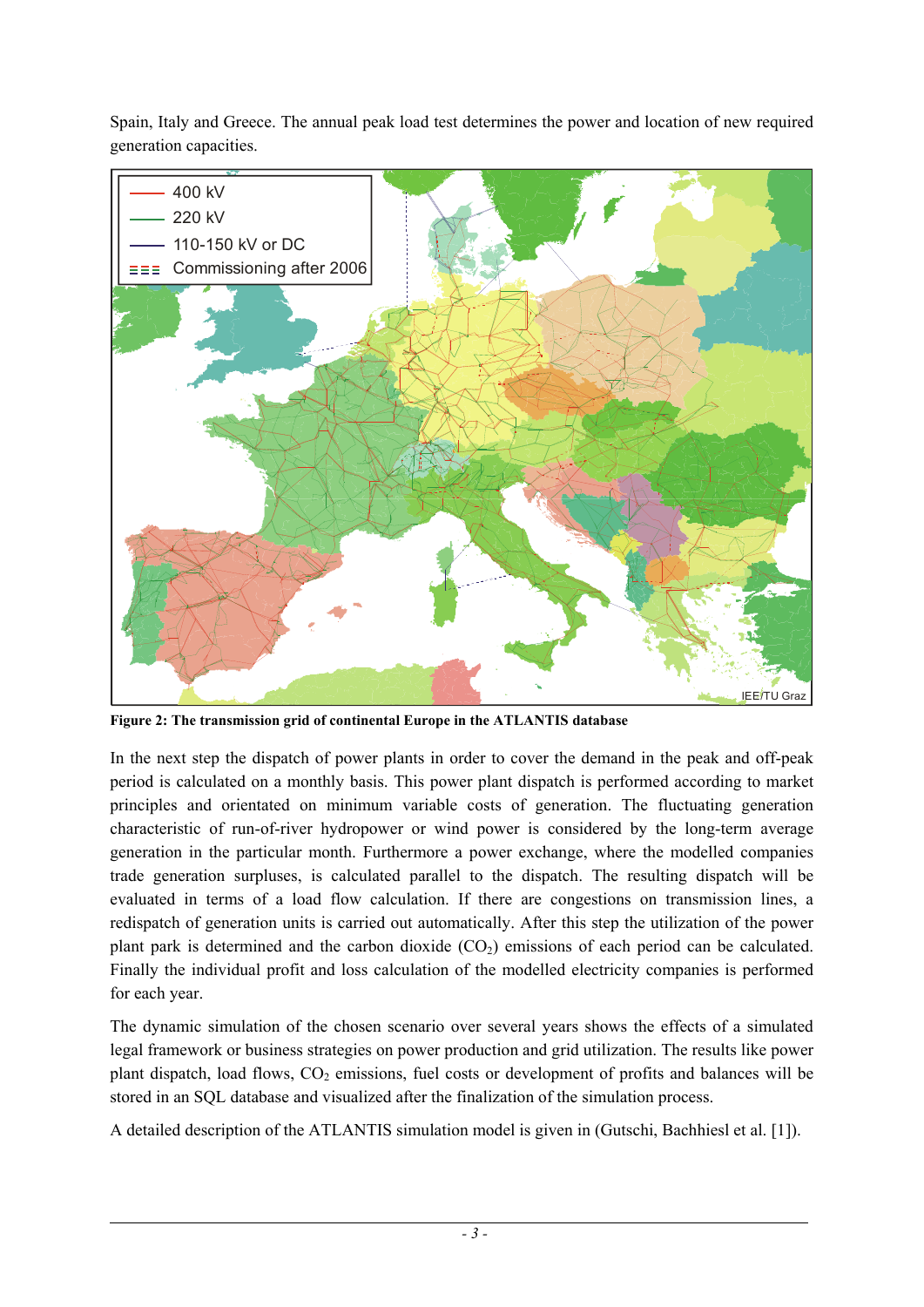

**Figure 3: Flow Chart of the ATLANTIS scenario model (cf. Gutschi, Huber et al. [2, 3])**

## **3 SCENARIO ANALYSIS**

 $\overline{a}$ 

In the present work three scenarios for a possible future development of the generation infrastructure are simulated. The results are analysed in respect to the development of generation capacities and  $CO<sub>2</sub>$ emissions in the whole market area.

| Technology                               | <b>Lifetime</b> |
|------------------------------------------|-----------------|
| Coal fired steam turbine                 | 45              |
| Oil/gas fired steam turbine              | 45              |
| Combined cycle gas turbine               | 30              |
| Gas turbine                              | 30              |
| Nuclear power plants                     | 50              |
| Hydropower plants                        | 60              |
| Wind power plants                        | 25              |
| Biomass, biogas                          | 25              |
| Photovoltaics                            | 30              |
| Solar thermal power plants               | 45              |
| Other technologies (geothermal, waste, ) | 25              |

**Table 1: Assumed technical lifetime of generation facilities** 

Before the scenarios are explained in detail, the basic assumptions valid for all scenarios are given. The expected technical lifetime of different generation technologies is shown in Table 1. The development of the power demand was predefined on the basis of forecasts from ENTSO-E [4] and EURELECTRIC [5]. As shown in Figure 4 the average demand growth in the simulated region is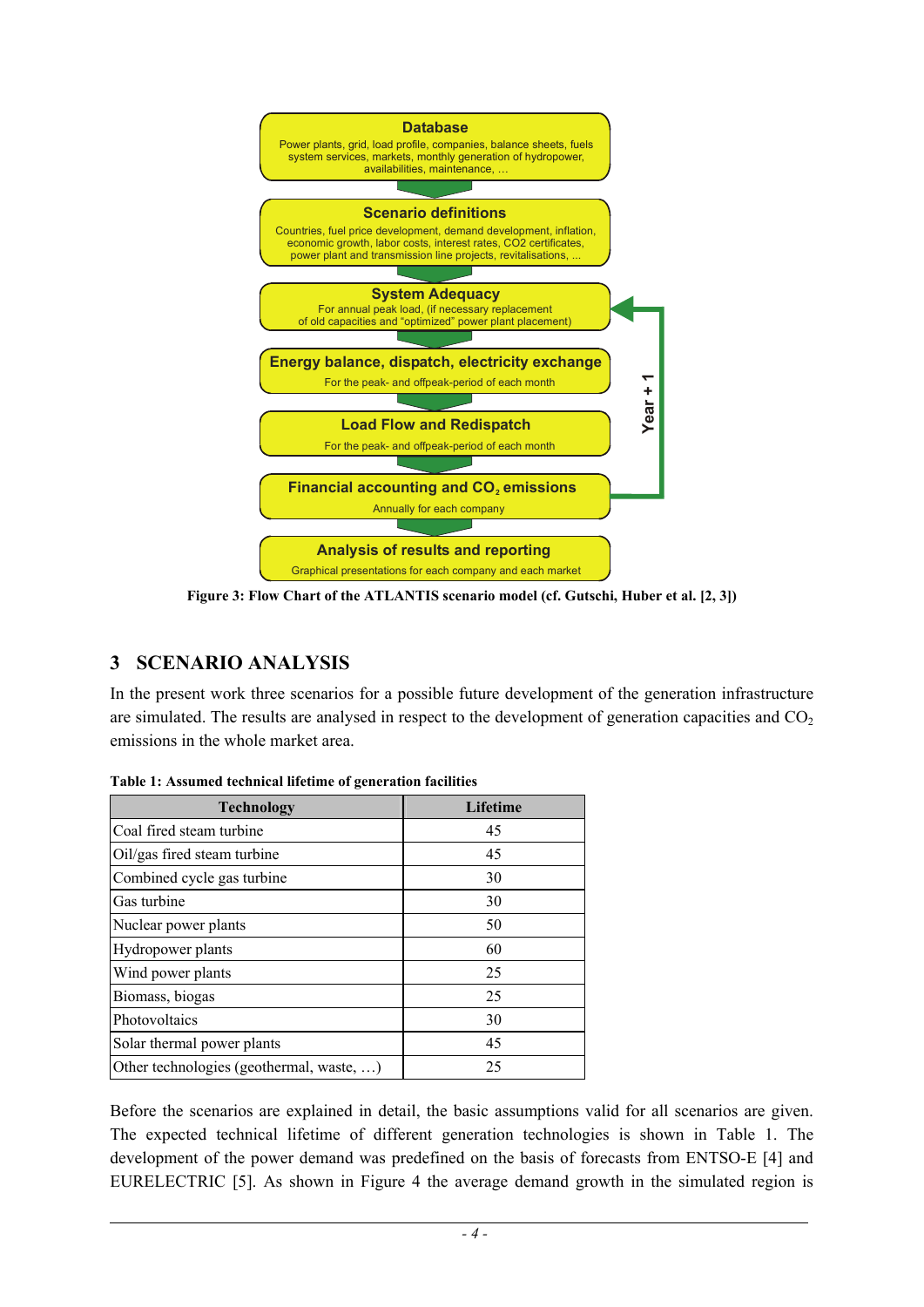

about 1.8 % from 2010 to 2020 and about 1.0 % after 2020. In 2009 there was a demand decrease of about 5 % as a consequence of the economic crisis.

**Figure 4: Assumed demand growth rate based on prognoses from ENTSO-E [4] and EURELECTRIC [5]** 

Further assumptions for all three scenarios concern the variable costs of power generation in coal fired power plants, which are assumed to be lower than that of gas turbines and combined cycle power plants during the considered period 2006 to 2030. It is estimated that the efficiency of power generation will increase up to 52 % for new coal fired power plants and to 65 % for new combined cycle power plants in 2030 (cf. European Commission [6]).

The installation of new power generation units would strictly be determined by the annual peak demand and reserves are only as high as required for system services and system stability. Finally it is assumed that the overall power of generation units for "green" electricity will not increase after 2012<sup>2</sup> and the use of fuel oil for electricity generation would be discontinued when the respective units are decommissioned. Additional demand is covered by the construction of new combined cycle power plants.

Based on these assumptions three scenarios are analysed in the following chapter:

In the **business-as-usual (BAU) scenario** decommissioned power plants are replaced by new power plants of same technology and same or slightly increased capacity which are connected to the same grid node. The demand growth is covered by additional combined cycle power plants with a unit capacity of 400 MW.

In the **combined cycle (CC) scenario** it is assumed that all decommissioned coal power plants are replaced by combined cycle units fired by natural gas.

The **combined cycle and nuclear (CC+EPR) scenario** is similar to the CC scenario but decommissioned nuclear power plants are replaced by  $EPR<sup>3</sup>$  units with a higher capacity. Thus the

 $\overline{a}$ 

1

 $2$  Although this assumption is unrealistic it is taken into account for the investigation if the EU's emission targets could be reached without additional generation from renewable sources.

<sup>&</sup>lt;sup>3</sup> European Pressurized Water Reactor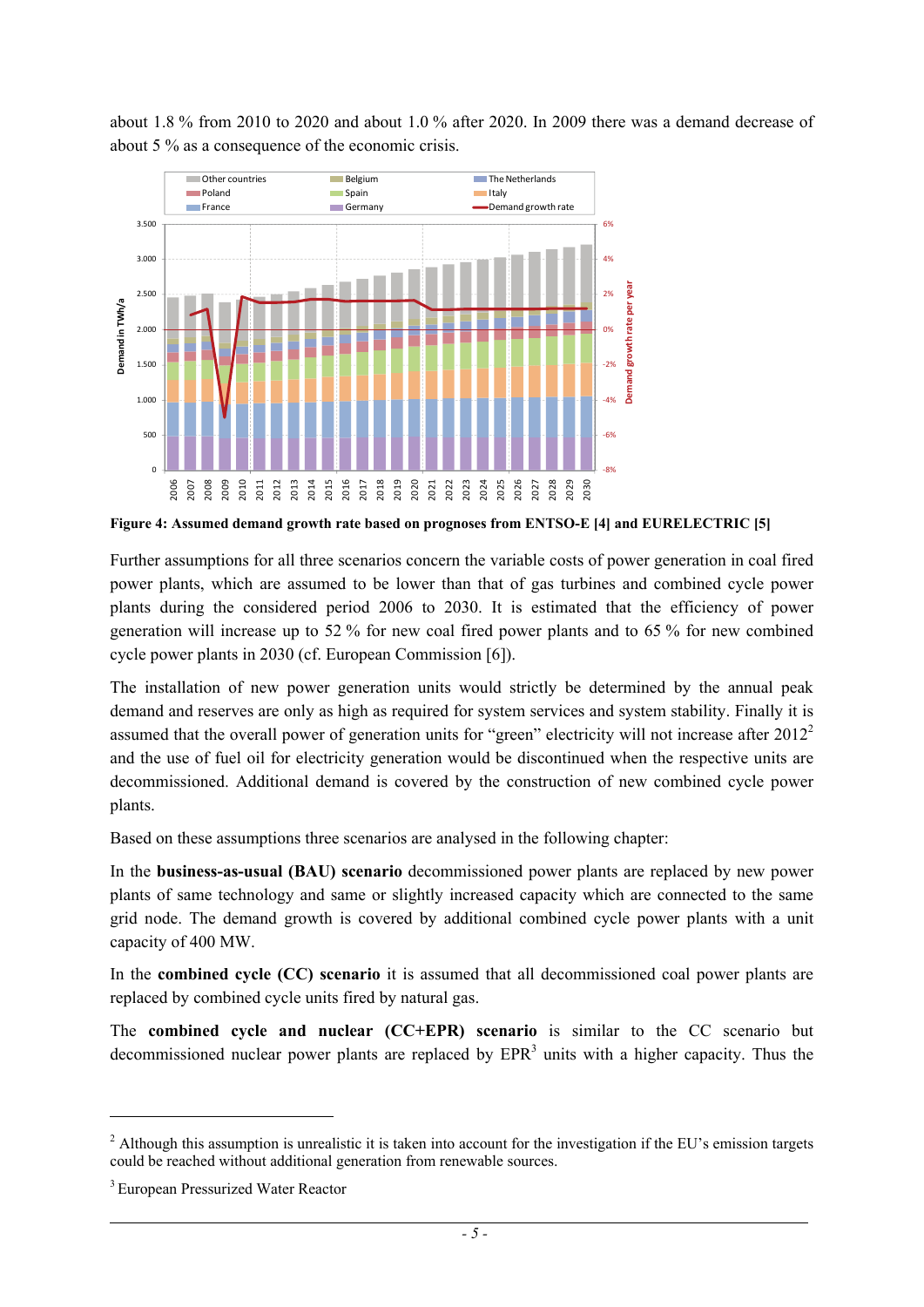installed capacity of nuclear power is rising from about 118 GW in 2006 to 125 GW in 2020 and about 150 GW in 2030. (In the CC scenario the nuclear power capacity is about 129 GW in 2030.)

### **RESULTS AND INTERPRETATION**

#### **4.1 Development of generation infrastructure in continental Europe**

The development of the minimum required generation capacity is similar in all three scenarios; therefore this chapter only deals with the BAU scenario.

Figure 5 shows the development of generation capacities by fuel. Due to the rising demand the overall generation capacity of about 700 GW in 2010 will reach more than 800 GW in 2030. According to the assumptions the highest growth of capacity appears at gas fired power plants with combined cycle technology.



**Figure 5: Development of installed capacities in the BAU scenario** 



**Figure 6: Age distribution of power plants in the BAU scenario**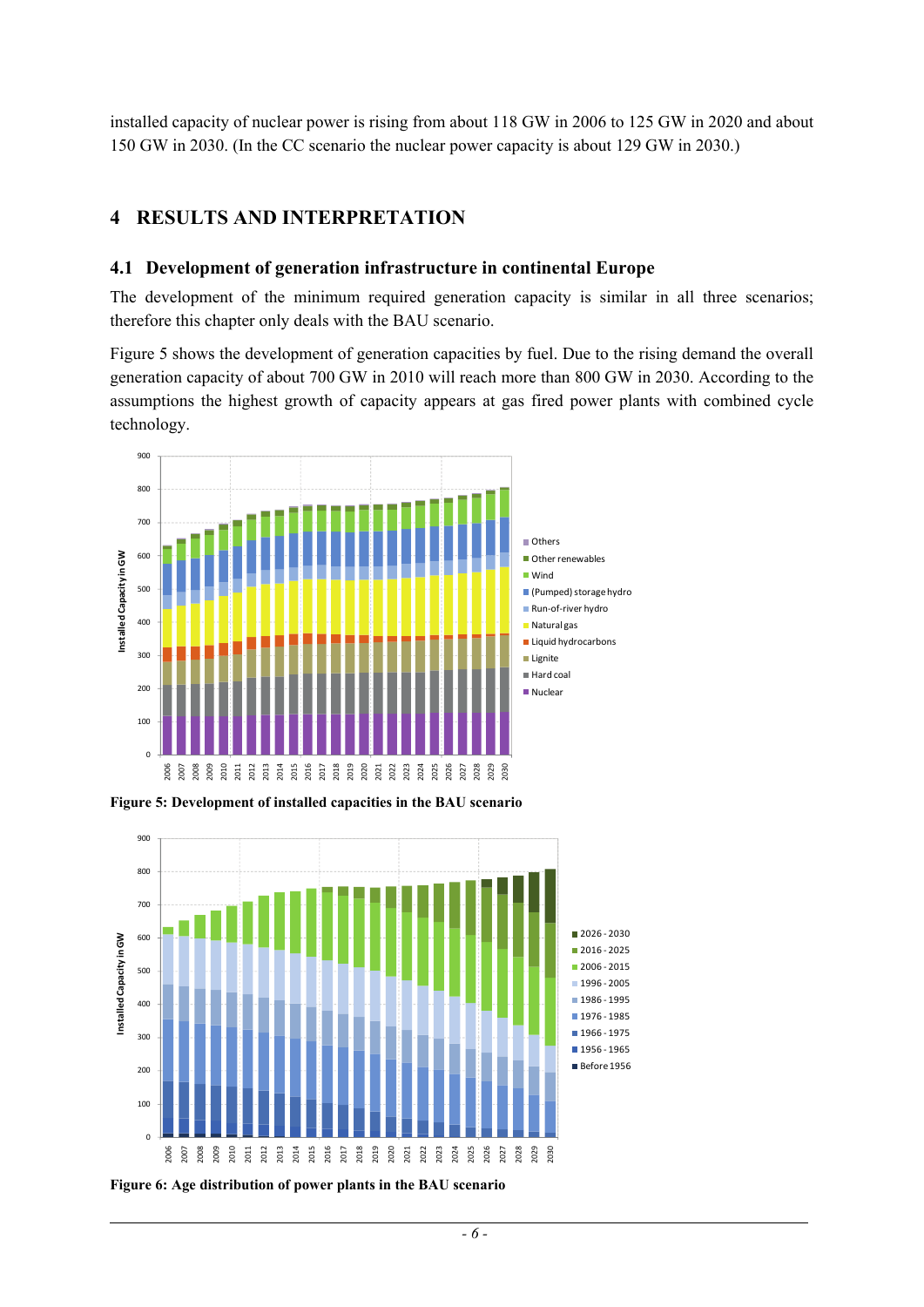The development of the age distribution of generation is visualized in Figure 6. Only 45 % of the capacity installed before 2006 will still be available in 2030. From 2006 to 2030 at least 530 GW will have to be built or refurbished. More than 40 % of the power plant capacity in 2016 will have to be added or renewed until 2030. Figure 7 shows these facts in a dramatic manner. To a great extent, the replacement of wind turbines and nuclear power plants, which starts around 2020, leads to the constantly increasing need for new generation capacity until 2030. Especially in the wind power sector, the same effort which is used to build new wind turbines today will be necessary to keep the capacity constant in later years. Figure 8 shows the replacement needs in different European countries. The two largest power producers in continental Europe are also facing the largest investment needs in the 2020s, Germany has to replace its coal and wind power plants and France hast to replace the nuclear fleet.



**Figure 7: Requirements for replacement or refurbishment of generation facilities (by primary fuel) according to the BAU scenario** 



**Figure 8: Requirements for replacement or refurbishment of generation facilities (by country) according to the BAU scenario**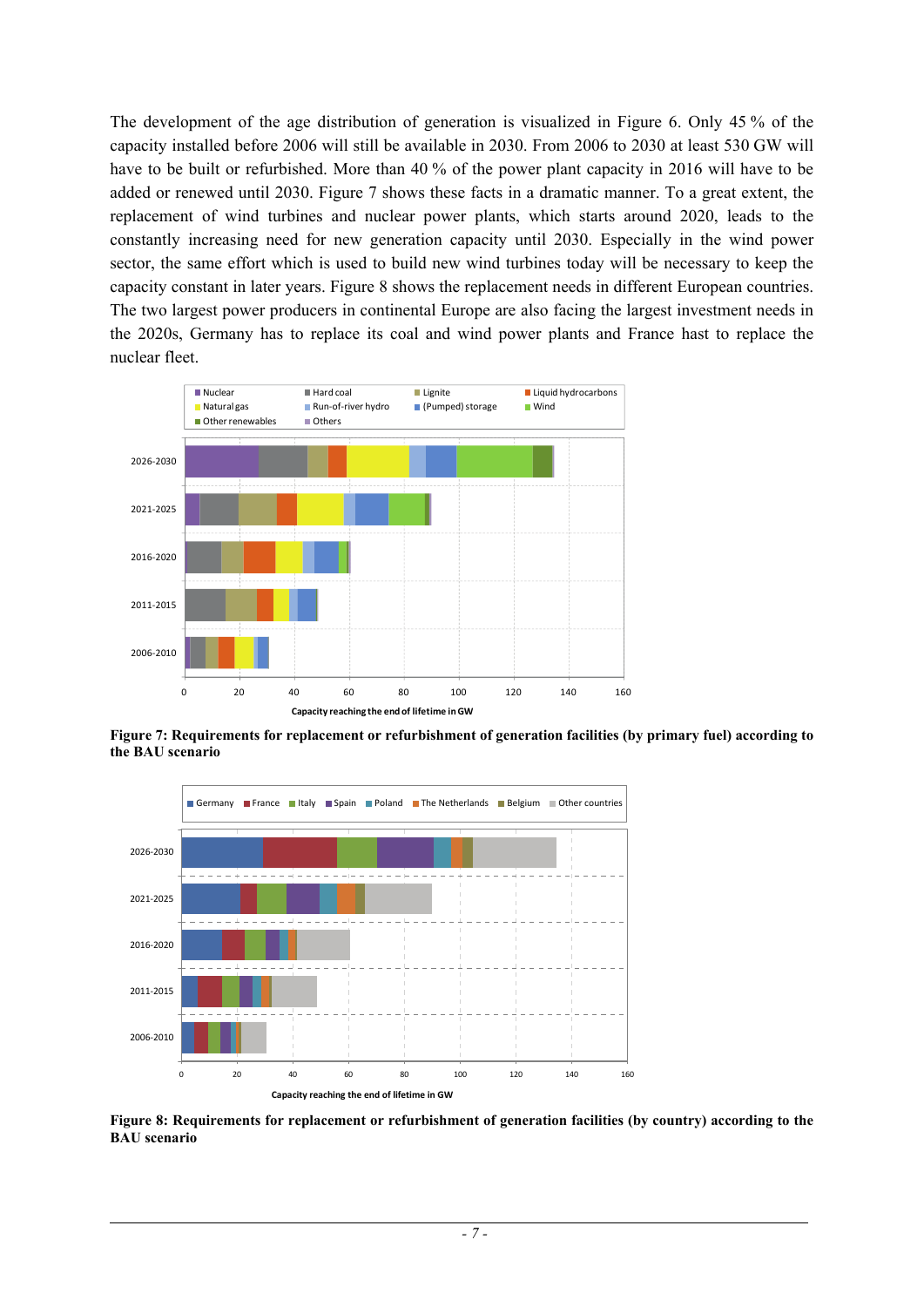### **4.2 Development of carbon dioxide emissions**

The European Union has defined ambitious targets for the reduction of greenhouse gas emission until 2020. In general  $CO<sub>2</sub>$  emissions should be reduced by 21 % from the level in 2005 [7]. In the case of power generation there are four main strategies to deal with this challenge. The first strategy is the replacement of coal with natural gas. Due to the lower carbon intensity of gas compared to coal and the high efficiency of combined cycle power plants, this strategy is able to reduce the specific carbon emissions by 50 % but the use of natural gas also increases the energy import dependency.

The second strategy is the installation of additional nuclear power plants, but the use of nuclear energy faces criticism from electricity consumers in many countries. The third strategy is the increased power generation from renewable sources like hydropower or wind power, which leads to high costs and some environmental issues. Finally the forth strategy is the development of "clean" fossil technologies with carbon capture and storage. The last strategy has to be considered as a future option since it results in a decrease in the overall efficiency of the processes, furthermore only a few prototypes exist at the moment. [8]

In this chapter the first two strategies will be investigated concerning their potential to reduce the greenhouse gas emissions and to reach the EU's emission targets. The development of the  $CO<sub>2</sub>$ emissions in the three simulated scenarios is shown in Figure 9. In the BAU scenario the emissions can be kept constant at about 105 % of the level of 2005. In the CC scenario the emission target of the EU can be reached in 2029 instead of 2020. Finally the CC+EPR scenario shows a faster emission reduction than the CC scenario. But taking into account the preliminary time for construction of new nuclear power plants there won't be much emission reduction by additional units before 2020.



 $\overline{a}$ 

Figure 9: simulation of the development of CO<sub>2</sub> emissions in comparison to the EU's emission targets

The three scenarios show the possibilities of emission reduction by the first two strategies. It can be seen that the coal to gas shift as well as new nuclear generation is coming too late to reach the targets for 2020. There might be a higher speed of emission reduction if coal units would be taken out of the market before the end of lifetime and replaced by new gas fired combined cycle units. In fact this is a minor European trend in the last years although the problem of sunk costs may arise for some generating companies.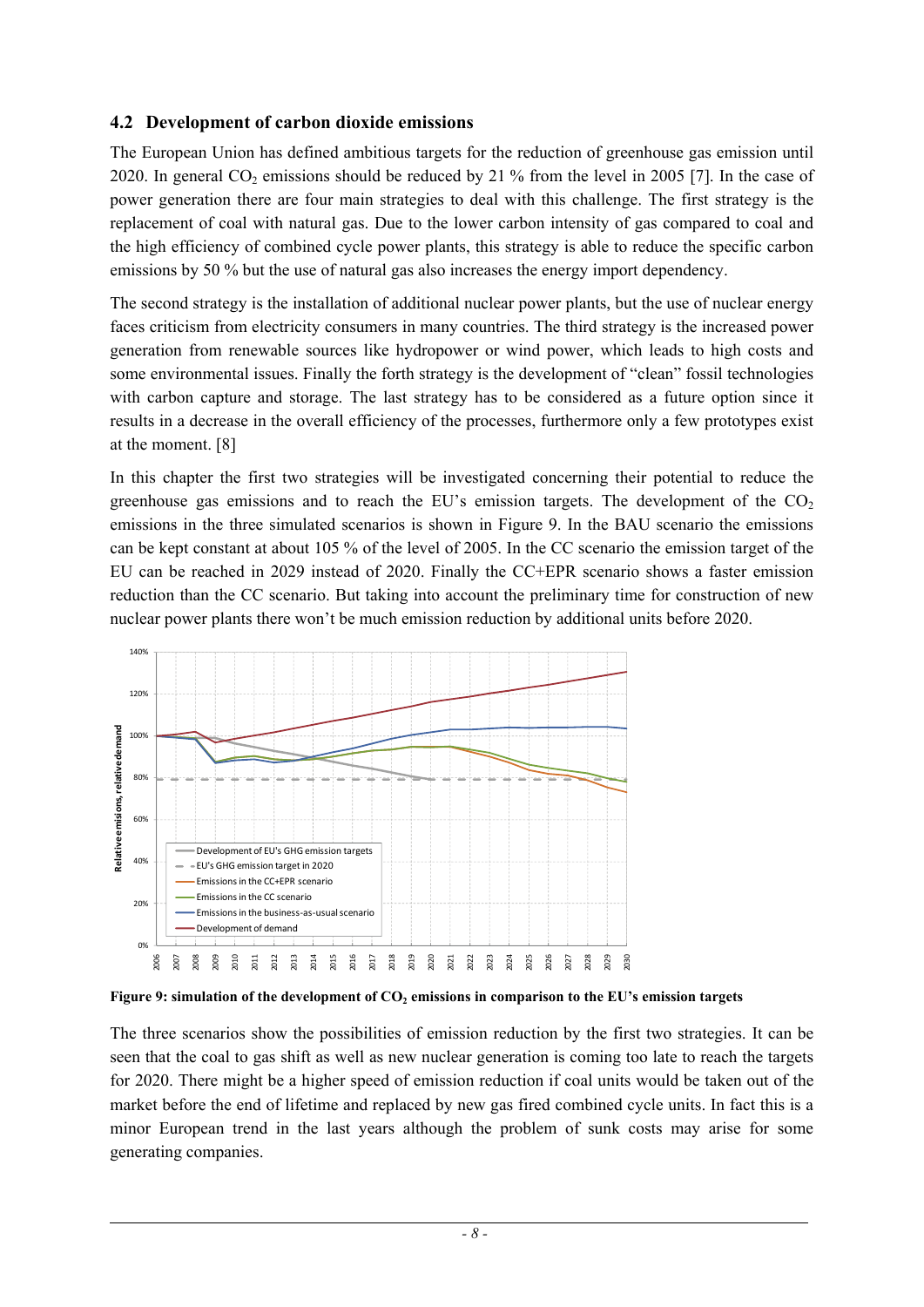Finally, in the case of the predicted increase of demand it seems very difficult to reach the EU's reduction targets for green house gas emissions until 2020. All three available strategies will have to be applied in the short run and the use of additional renewable power sources supplementary to the other two strategies will be the only possibility for a sustainable reduction of greenhouse gases from power production.

### **5 SUMMARY**

ATLANTIS is a multi purpose scenario model for the investigation of effects in the electricity system of continental Europe. The model consists of a physical part for the simulation of power generation and load flow as well as an economic part for the investigation of power markets and the business development of generation and supply companies.

The simulation of three scenarios for the development of power generation in continental Europe leads to the following results:

More than 500 GW of new or refurbished generation capacities are required in continental Europe until 2030. In the 2020s the first generation of wind turbines has to be replaced as well as many fossil and nuclear power plants.

By the replacement of decommissioned coal power plants with new gas fired power plants the EU's reduction targets of greenhouse gas emissions for 2020 can be reached until 2030. Additional nuclear power plants might increase the speed of emission reduction after 2020. Finally, the use of additional renewable power sources supplementary to the other two strategies will be the only possibility for a sustainable reduction of greenhouse gases from power production.

### **6 REFERENCES**

- [1] Gutschi, Bachhiesl et al., *ATLANTIS Simulationsmodell der europäischen Elektrizitätswirtschaft bis 2030*, Elektrotechnik & Informationstechnik (2009) 126/12: 438–448. DOI 10.1007/s00502-009-0703-8.
- [2] Christoph Gutschi, Christoph Huber et al., *Business-as-usual scenario for the development of the electricity economies in South Eastern Europe*, 18th International Expert Meeting Komunalna Energetika (Power Engineering) University of Maribor, 2009.
- [3] Gutschi, Huber et al., *ATLANTIS Szenariomodell für die Entwicklung der europäischen Elektrizitätswirtschaft bis 2030*, 6. Internationale Energiewirtschaftstagung, TU Wien, Vienna, 11.-13.2.2009.
- [4] ENTSO-E, *System Adequacy Forecast 2009 2020*, http://www.entsoe.eu/fileadmin/user\_upload/\_library/news/UCTE\_SAF-2009-2020\_Report.pdf (8.2.2010).
- [5] EURELECTRIC, *36th Edition, Statistics and prospects for the European electricity sector*, (EURPROG 2008), http://www2.eurelectric.org/docsharenoframe/ Common/GetFile.asp?DocID=24646&Stype=SaveAS&mfd=off&pdoc=1 (8.2.2010).
- [6] Commission of the European Communities, *Energy Sources, Production Costs and Performance of Technologies for Power Generation, Heating and Transport.* COM(2008) 744, Commission staff working document, Unofficial version. Brussels.
- [7] *DIRECTIVE 2009/29/EC OF THE EUROPEAN PARLIAMENT AND OF THE COUNCIL of 23 April 2009 amending Directive 2003/87/EC so as to improve and extend the greenhouse gas emission allowance trading scheme of the Community*.
- [8] VGB PowerTech, *Zahlen und Fakten zur Stromerzeugung 2009/2010*, VGB PowerTech e. V., September 2009, http://www.vgb.org/daten\_stromerzeugung.html?dfid=25742 (7.2.2010)